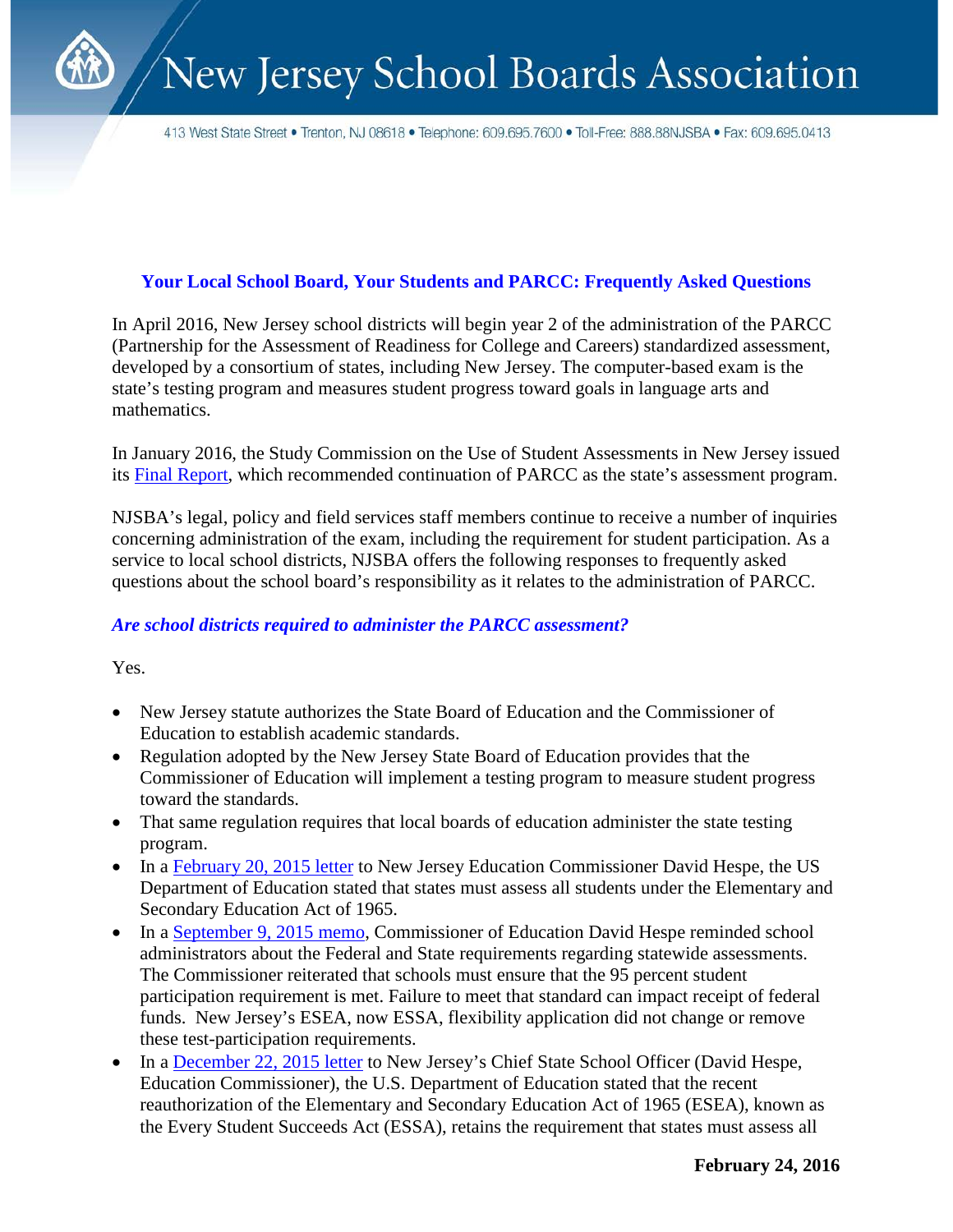#### Your School Board and PARCC: FAQ Page 2

students. Each local school district, as a condition of receiving Title I funds, is subject to the legal rule that all students in the tested grades must be assessed.

The State Board of Education has identified the PARCC assessment as the state's testing program, beginning in 2014-2015. PARCC replaced New Jersey's previous standardized tests, the NJASK in grades 3 through 8 and the HSPA in high school. The PARCC assessment will be used in the 2015-2016 school year.

### *Must students participate in the PARCC assessment?*

Yes.

- State regulation contains the following provision: "*…all students at grade levels 3 through 12…shall take appropriate Statewide assessments as scheduled*."
- In an [October 30, 2014](http://education.state.nj.us/broadcasts/2014/OCT/30/12404/Students%20Participation%20in%20the%20Statewide%20Assessment%20Program.pdf) memo and a [September 9, 2015 m](https://education.state.nj.us/broadcasts/2015/SEP/09/14046/Participation%20Guidance.pdf)emo to school administrators, the Commissioner of Education cited law and regulation related to the state's testing program and wrote, "*…State law and regulations require all students to take State assessments.*"

PARCC is part of the state-required educational program. According to [state law](http://lis.njleg.state.nj.us/cgi-bin/om_isapi.dll?clientID=252657&Depth=2&depth=2&expandheadings=on&headingswithhits=on&hitsperheading=on&infobase=statutes.nfo&record=%7b85D7%7d&softpage=Doc_Frame_PG42) (*N.J.S.A.*  18A:37-1), "Pupils in public schools shall…pursue the prescribed course of study and submit to the authority of teachers and others in authority over them."

### *Do statutes, regulations or court decisions permit students to opt out of the state testing program?*

No.

New Jersey law and regulation require students to participate in the state testing program and do not include opt-out provisions. In addition, NJSBA is not aware of any court decisions that specifically address the ability or inability of general education students in public schools to opt out of state testing programs.

Although statute allows students not to participate in certain school programs (for example, animal dissection in biology class, certain student surveys, or family life education), these exceptions apply only to the specific activities and do not involve testing.

# *What action should a school district take if a student refuses to participate in PARCC?*

Local districts have discretion on how they will address situations in which students attend school on test day but refuse to participate in the exam.

In his [September 9, 2015 memo](https://education.state.nj.us/broadcasts/2015/SEP/09/14046/Participation%20Guidance.pdf) to school administrators, the Commissioner of Education advised the following:

"schools must provide a testing environment that is conducive to students performing their best on the assessments. In this regard, school districts should be prepared in the event that students choose not to participate in the assessment program and adopt policies and procedures for the appropriate supervision and engagement of these students during administration of the assessment. The specific policies adopted by school districts regarding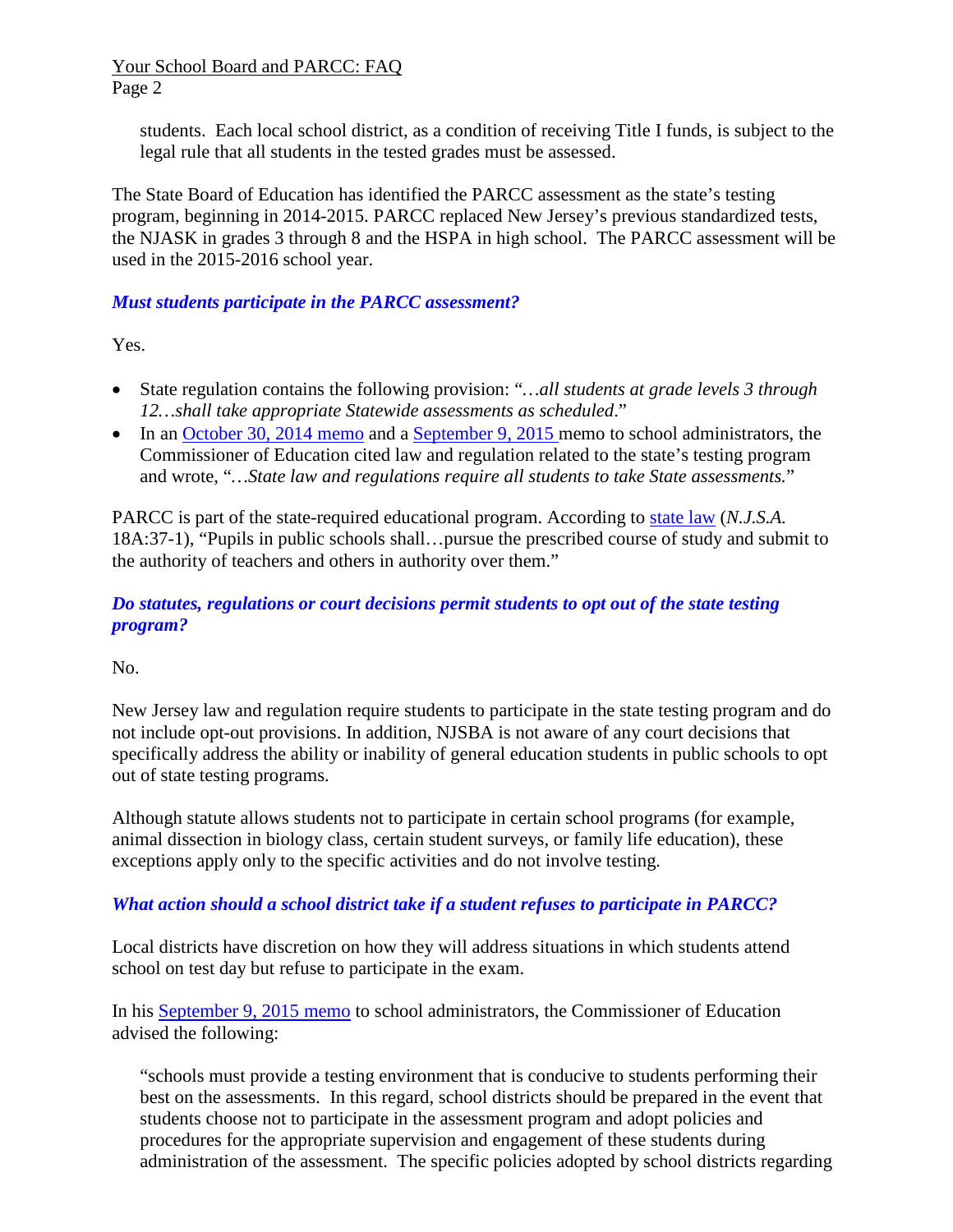students not participating in the assessment program are entirely within the school district's discretion, in consideration of each district's school environment and available staffing and resources and recognizing that a statewide rule could not take into account these local circumstances. However, in developing these policies, districts should be mindful of ensuring appropriate student supervision and creating alternative options for student activity during the test period, so long as the testing environment is not disrupted and, in this regard, a sit and stare policy should be avoided. For example, students may be allowed to read in the testing environment, provided they are not logged into the test platform or reading material that is germane to the actual assessment, i.e., a math textbook during administration of the math portion of the assessment."

*In making that determination, district leaders should take into consideration testing protocols.*

#### *The Spring 2016 PARCC Test Coordinator and Test Administrator Manuals provide guidance on what New Jersey school districts should do when a student refuses to take the state assessment.*

*In addition, district leaders should also consider their school district's student discipline policy and regulations, if applicable; the responsibility of school staff to maintain an orderly testing environment; and available staffing and resources.*

If a student does not attend school on test day, the school district's attendance policy, including excused and unexcused absences, applies. The state has issued testing protocols that include the provision of make-up days for students who are absent on the day of the exam.

The Commissioner of Education's October 30, 2014 memo recommended a review of school district discipline and attendance policies "to ensure that they address situations that may arise during days that statewide assessments…are being administered." That recommendation remains good advice.

For its members, NJSBA has developed a [model procedure](http://www.njsba.org/resources/legal/pdfs/5131-conduct-and-discipline-test-refusal-regulation.rtf) that they may wish to follow when addressing situations in which students refuse to participate in the state assessment.

# *What will be the impact on the state if students do not participate in PARCC?*

In a December 21, 2015 letter to all chief state school officers, the U.S. Department of Education advised the following:

"If a State with a participation rate below 95 percent in the 2014-2015 school year fails to assess at least 95 percent of its students on the statewide assessment in 2015-2016, the U.S. Department of Education has a range of enforcement actions at its disposal. These include the following:

- 1. Withholding Title I, Part A State administrative funds;
- 2. Placing the State's Title I, Part A grant on high-risk status and directing the State to use a portion of its Title 1 State administrative funds to address low participation rates; or
- 3. Withholding or redirecting Title VI State assessment funds.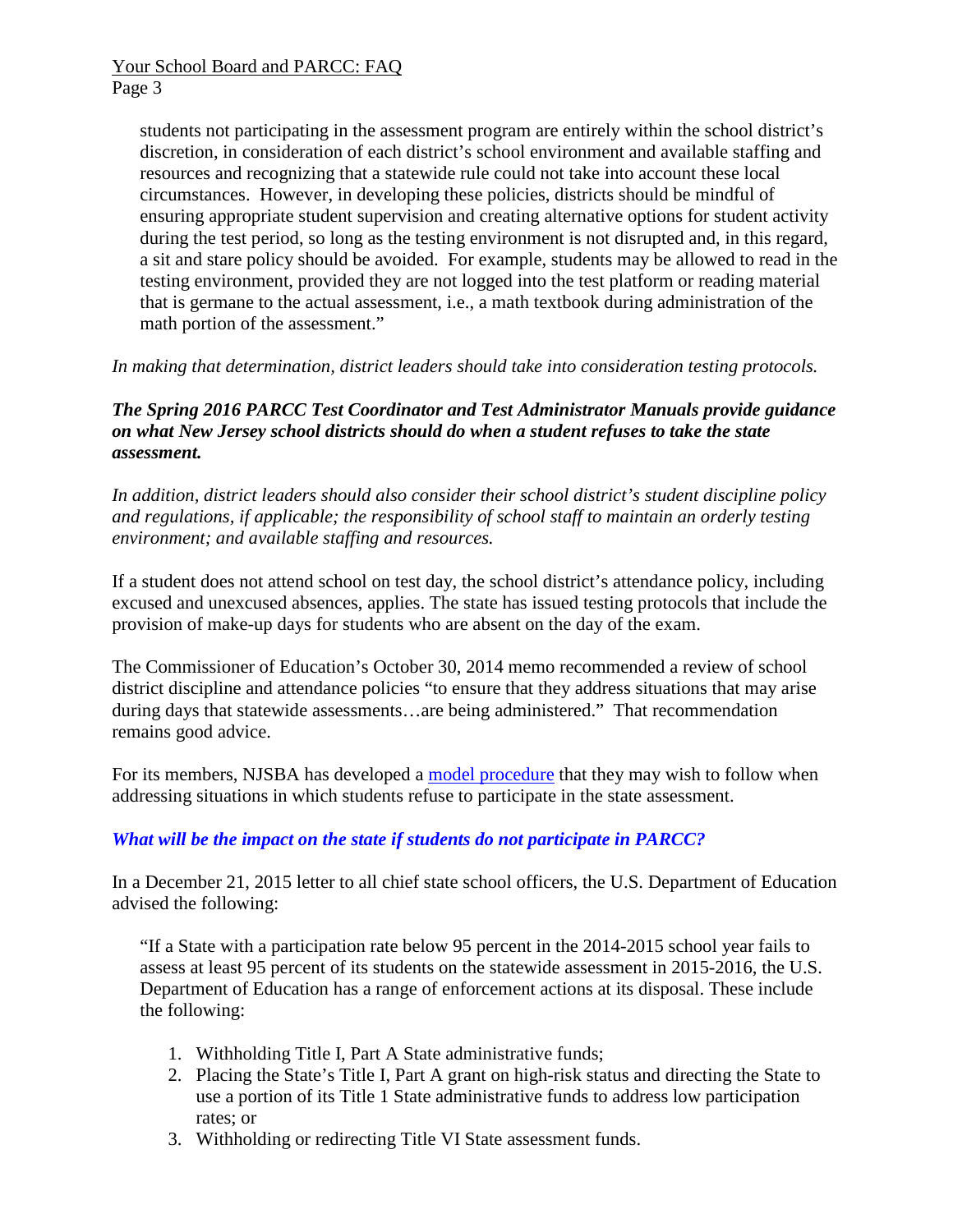Your School Board and PARCC: FAQ Page 4

"The USDOE will consider the appropriate action to take for any State that does not assess at least 95 percent of its students in 2015-2016, both overall and for each student subgroup among its LEAs. To determine what action is most appropriate, the USDOE will consider state and local participation rates for 2015-2016, as well as action the state has taken with respect to any local school district noncompliance with the assessment requirements under ESSA."

#### *What will be the impact on the school district if students do not participate in PARCC?*

The level of student participation in PARCC can affect federal funding for K-12 education in New Jersey, state aid to school districts, state monitoring (NJQSAC) results, the new teacher evaluation process, and the school district's ability to design curriculum to meet student academic needs.

• The federal Elementary and Secondary Education Act requires that 95% of all students and 95% of students in subgroups (e.g., English language learners, economically disadvantaged, etc.) take state-required assessments. "Federal funding of key education programs is dependent upon districts meeting this requirement," the Commissioner of Education told school administrators in his October 30, 2014 and September 9, 2015 memoranda.

In a [February 20, 2015 letter](http://www.njsba.org/news/pdfs/nj-assessment-letter-2-20-2015.pdf) to the New Jersey Commissioner of Education and in a December 22, 2015 letter to all chief state school officers, the U.S. Department of Education stated, "This requirement does not permit certain students or a specific percentage of students to be excluded from assessments. Rather, it sets out the rule that *all* students in the tested grades must be assessed."

- In its December 21, 2015 letter to chief state school officers, the U.S. Department of Education advised as to actions a state could take against a local school district that did not assess at least 95% of its students. These actions include the following:
	- Lowering a school district's or a school's rating in the State's accountability system or amending the system to flag a school district or a school with a low participation rate.
	- Counting non-participants as non-proficient in accountability determinations.
	- Requiring a school district or a school to develop an improvement plan, or take corrective actions to ensure that all students participate in the statewide assessments in the future, and providing the State's process to review and monitor such plans.
	- Requiring a school district or a school to implement additional interventions aligned with the reason for low student participation, even if the State's accountability system does not officially designate schools for such interventions.
	- Designating a school district or school as "high risk," or a comparable status under the State's laws and regulations, with a clear explanation for the implications of such a designation.
	- Withholding or directing use of State aid and/or funding flexibility.
- For the past two years, the state has calculated aid to local school districts partly on their Average Daily Attendance (ADA), rather than the annual mid-October child count. Under this practice, an ADA of less than 96% over a three-year period could adversely affect a district's state aid.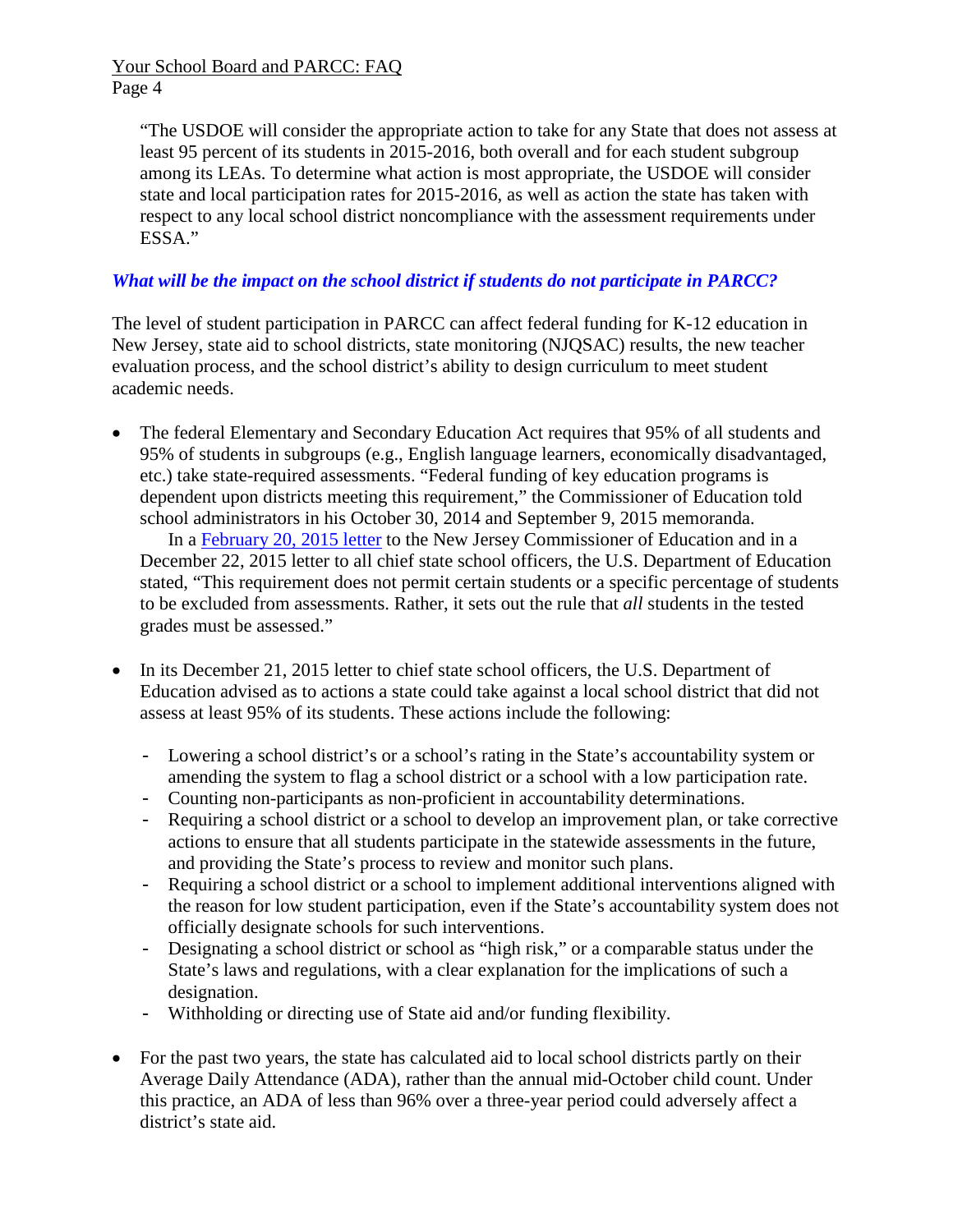#### Your School Board and PARCC: FAQ Page 5

- The NJQSAC monitoring system requires meeting annual measurable objectives in student achievement based upon 95% of the *total* student population demonstrating proficiency on state tests. A low participation rate may negatively affect this outcome.
- This year, Student Growth Percentiles, based on scores on the state tests, will account for 10% of an educator's performance appraisal under the AchieveNJ evaluation process. If fewer than 20 students within a class take the PARCC exam, student growth as reflected by the test scores cannot be factored into the evaluation.
- A low participation rate will affect the amount of information educators need to make informed decisions to modify curriculum and differentiate and personalize instruction.

The state has a range of other enforcement actions at its disposal when a local school district does not assess at least 95 percent of its students, including placing conditions upon, or withholding, Title I monies.

### *What is the impact on students who do not participate in PARCC?*

If a student does not participate in PARCC, valuable information about his or her academic progress and needs will not be available. According to the Commissioner of Education, the PARCC assessments will provide detailed information about each individual student's performance. Teachers and administrators will be able to pinpoint areas of difficulty and customize instruction.

In addition, excessive absence could subject a student to sanctions under the board's student attendance policy (authorized by [state regulation,](http://nj.gov/education/code/current/title6a/chap16.pdf) *N.J.A.C.* 6A:16-7.1 *et seq.*).

In his [September 9, 2015 memo](https://education.state.nj.us/broadcasts/2015/SEP/09/14046/Participation%20Guidance.pdf) to school administrators, the Commissioner of Education "strongly recommended that school districts inform parents of issues regarding the administration of statewide assessments, including the district's participation policy and how student assessments will be utilized in making promotion, retention, and placement decisions, as these are decisions within local school discretion. Further, school districts should discuss how parents can be engaged with the district when these decisions are being made. In the upcoming months, we suggest school districts consider discussing, in a public setting, how your district utilizes data to support all of its students in achieving their highest academic potential."

# *May a school board adopt an opt-out policy?*

Although there is no explicit statutory or regulatory prohibition against such a policy, it would be inconsistent with the state law requiring student participation in the state testing program. Local school board policies should reflect state law and regulation, as well as local school board beliefs.

Significantly, the Code of Ethics for School Board Members, which is part of the New Jersey School Ethics Act and is administered by the School Ethics Commission, states the following:

*I will uphold and enforce all laws, rules and regulations of the State Board of Education, and court orders pertaining to the schools. Desired changes shall be brought about only through legal and ethical procedures.*